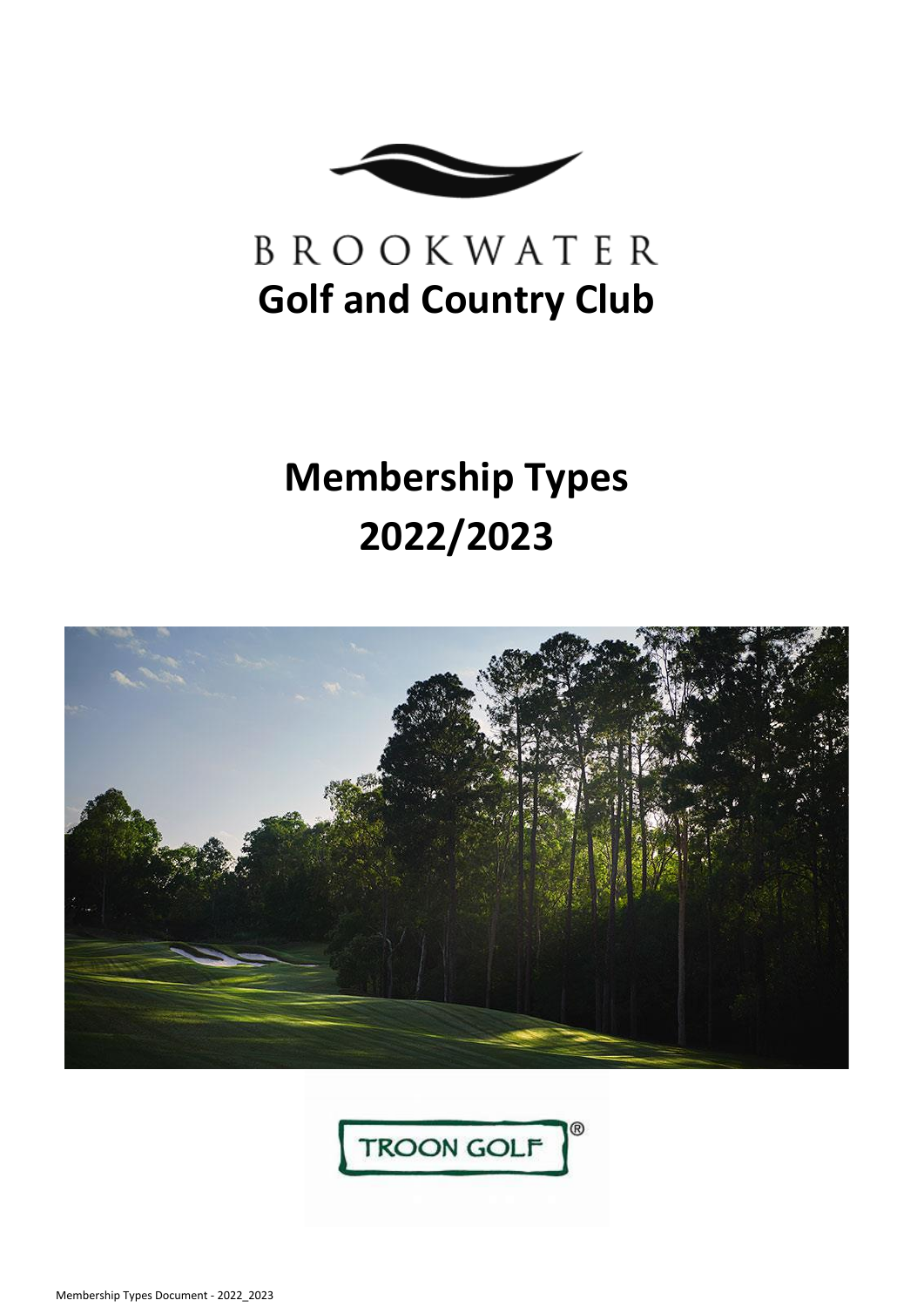

# **Brookwater Golf & Country Club Full Membership**

# **Benefits & Privileges**

- $\equiv$  Unlimited golfing privileges without payment of green fees.
- Unlimited use of Club's golf carts with round of golf.
- **Preferred tee times and advance booking privileges.**
- One Complimentary bucket balls each day.
- Complimentary Tennis Court Hire.
- E Can invite up to 3 accompanied guests to play at the preferred guest green fee rate.
- Special Invites to events at Brookwater Golf and Country Club.
- **Member Newsletter.**
- Complimentary administration of Golf Australia handicap.
- Complimentary Insurance included.
- Preferred rates for golf bookings of 16 players or more.
- Eligible to enter Club golf events, including all Honour Board events. Competition fees and rules apply.
- Preferred rates for play at Troon Golf's worldwide network of clubs and other affiliated reciprocal clubs.
- Brookwater Golf Club Personalised Club Card and Bag Tag.
- Special Invite to quarterly Full and Family Member Only Events.
- $\cong$  10% discount on some golf shop merchandise purchases and food and bar purchases.
- Eligibility for Member's House Account (one per membership).

# **Annual (all inclusive) Fee: \$4,515**

| <b>TROON GOLF</b> |
|-------------------|
|                   |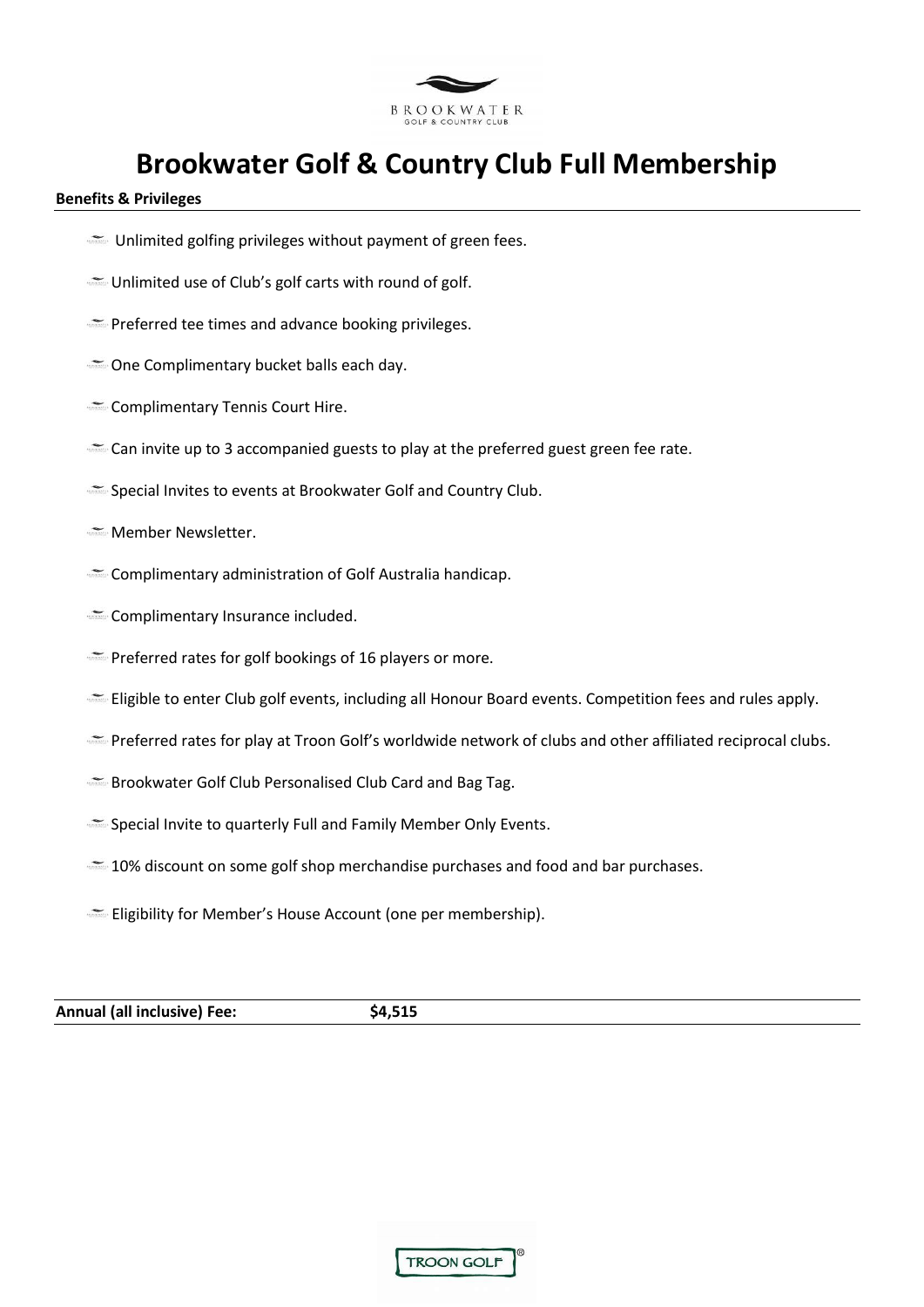

# **Brookwater Golf & Country Club Full Family Non Resident Membership**

### **Benefits & Privileges**

- Unlimited golfing privileges without payment of green fees.
- Unlimited use of Club's golf carts with round of golf.
- **Preferred tee times and advance booking privileges.**
- One Complimentary bucket of balls each day.
- Complimentary Tennis Court Hire.
- Can invite up to 3 accompanied guests to play at the preferred guest green fee rate.
- Special Invites to events at Brookwater Golf and Country Club.
- **Member Newsletter.**
- Complimentary administration of Golf Australia handicap.
- Complimentary Insurance included.
- Freferred rates for golf bookings of 16 players or more.
- Eligible to enter Club golf events, including all Honour Board events. Competition fees apply.
- Preferred rates for play at Troon Golf's worldwide network of clubs and other affiliated reciprocal clubs.
- Brookwater Golf Club Personalised Club Card and Bag Tag.
- Special Invite to quarterly Full and Family Member Only Events.
- $\approx$  10% discount on some golf shop merchandise purchases and food and bar purchases.
- Eligibility for Member's House Account (one per membership).

### **Conditions**

Available for up to 2 adults and 2 children under 21 years, all of whom live together at the same residential address.

**Annual (all inclusive) Fee: \$7,960** 

**TROON GOLF**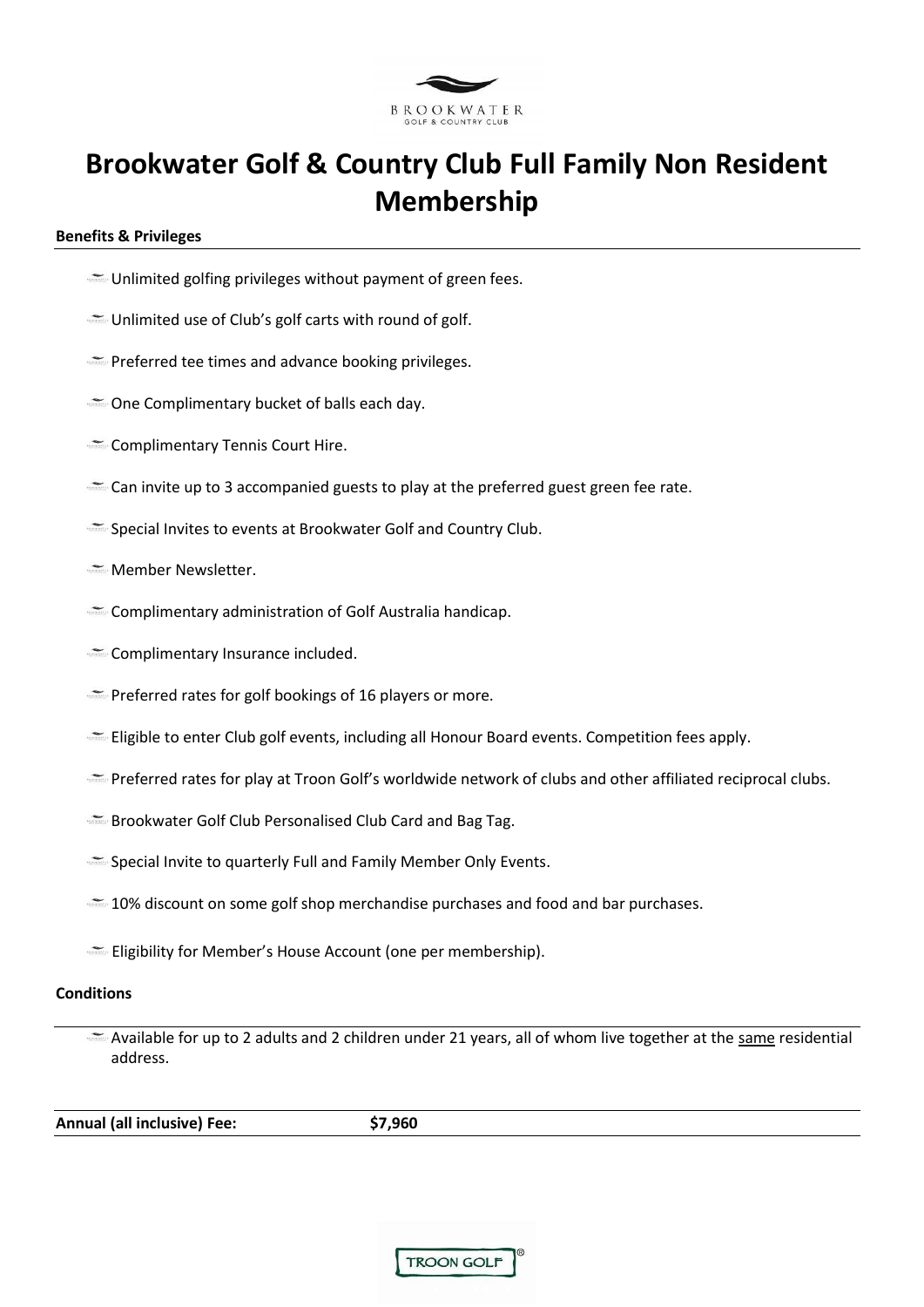

# **Brookwater Golf & Country Club Family Residential Membership**

### **Benefits & Privileges**

- Unlimited golfing privileges without payment of green fees.
- Unlimited use of Club's golf carts with round of golf.
- **Preferred tee times and advance booking privileges.**
- One Complimentary bucket of balls each day.
- Complimentary Tennis Court Hire.
- Can invite up to 3 accompanied guests to play at the preferred guest green fee rate.
- Special Invites to events at Brookwater Golf and Country Club.
- **Member Newsletter.**
- Complimentary administration of Golf Australia handicap.
- Complimentary Insurance included.
- Freferred rates for golf bookings of 16 players or more.
- Eligible to enter Club golf events, including all Honour Board events. Competition fees apply.
- Preferred rates for play at Troon Golf's worldwide network of clubs and other affiliated reciprocal clubs.
- Brookwater Golf Club Personalised Club Card and Bag Tag.
- Special Invite to quarterly Full and Family Member Only Events.
- $\approx$  10% discount on some golf shop merchandise purchases and food and bar purchases.
- Eligibility for Member's House Account (one per membership).

### **Conditions**

Available for up to 2 adults and 2 children under 21 years, all of whom live together at the same residential address within the suburb of Brookwater.

**Annual (all inclusive) Fee: \$6,420** 

**TROON GOLF**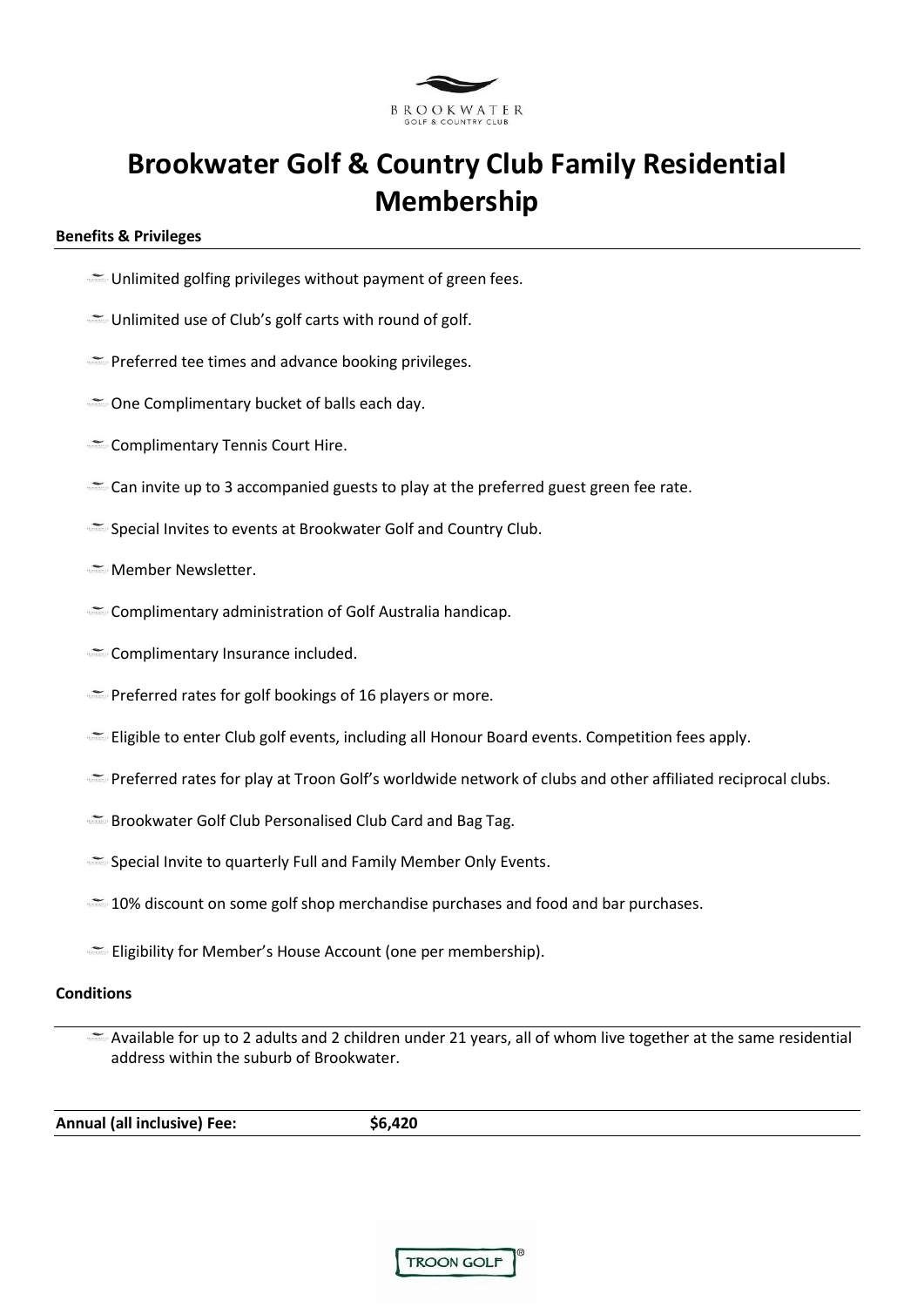

# **Brookwater Golf & Country Club Resident Individual Membership**

### **Benefits & Privileges**

- $\cong$  Unlimited golfing privileges without payment of green fees.
- Unlimited use of Club's golf carts with round of golf.
- Preferred tee times and advance booking privileges.
- One Complimentary bucket of balls each day.
- Complimentary Tennis Court Hire.
- Can invite up to 3 accompanied guests to play at the preferred guest green fee rate.
- Special Invites to events at Brookwater Golf and Country Club.
- **Member Newsletter.**
- Complimentary administration of Golf Australia handicap.
- Complimentary Insurance included.
- **Preferred rates for golf bookings of 16 players or more.**
- Eligible to enter Club golf events, including all Honour Board events. Competition fees apply.
- Preferred rates for play at Troon Golf's worldwide network of clubs and other affiliated reciprocal clubs.
- Brookwater Golf Club Personalised Club Card and Bag Tag.
- Special Invite to quarterly Full and Family Member Only Events.
- $\approx$  10% discount on some golf shop merchandise purchases and food and bar purchases.
- Eligibility for Member's House Account (one per membership).

### **Conditions**

Available for bonafide residents of the suburb of Brookwater.

**Annual (all inclusive) Fee: \$4,005** 

| TROON GOLF |
|------------|
|------------|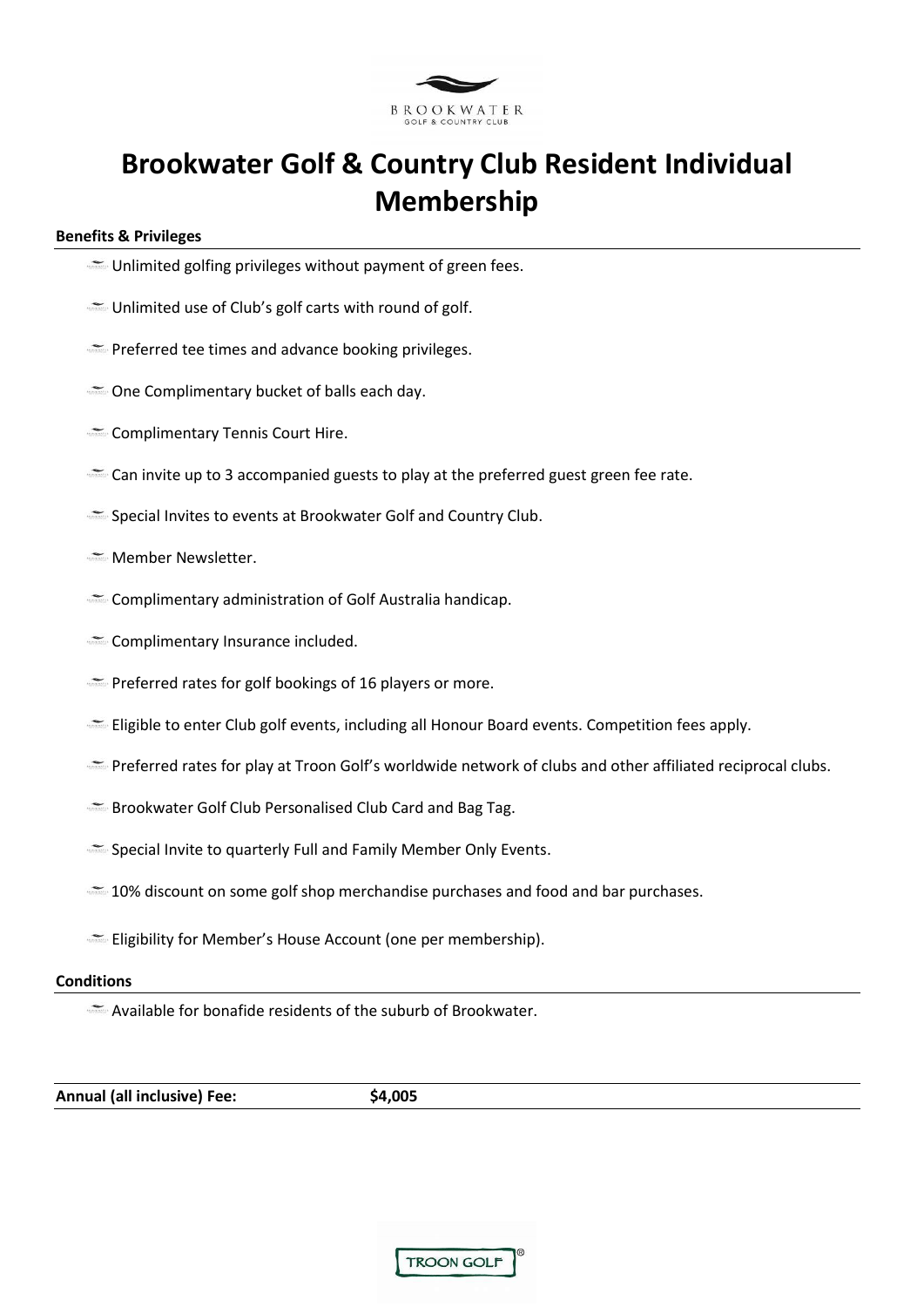

# **Brookwater Golf & Country Club 5 Day Membership**

### **Benefits & Privileges**

- Unlimited golfing privileges Monday to Friday without payment of green fees.
- Unlimited use of Club's golf carts with round of golf.
- Freferred tee times and advance booking privileges.
- One Complimentary bucket of balls Monday to Friday.
- Complimentary Tennis Court Hire.
- E Can invite up to 3 accompanied guests to play at the preferred guest green fee rate.
- Complimentary administration of Golf Australia handicap.
- Complimentary Insurance included.
- **Member Newsletter**
- Preferred rates for golf bookings of 16 players or more.
- Eligible to enter Club golf events, held Monday to Friday only. Competition fees apply.
- Preferred rates for play at Troon Golf's worldwide network of clubs and other affiliated reciprocal clubs.
- Brookwater Golf Club Personalised Club Card and Bag Tag.
- 10% discount on some golf shop merchandise purchases and food and bar purchases.
- Eligibility for Member's House Account (one per membership).

### **Conditions**

Available for use Monday to Friday only

**Annual (all inclusive) Fee: \$2,475** 

|  | <b>TROON GOLF</b> |  |
|--|-------------------|--|
|--|-------------------|--|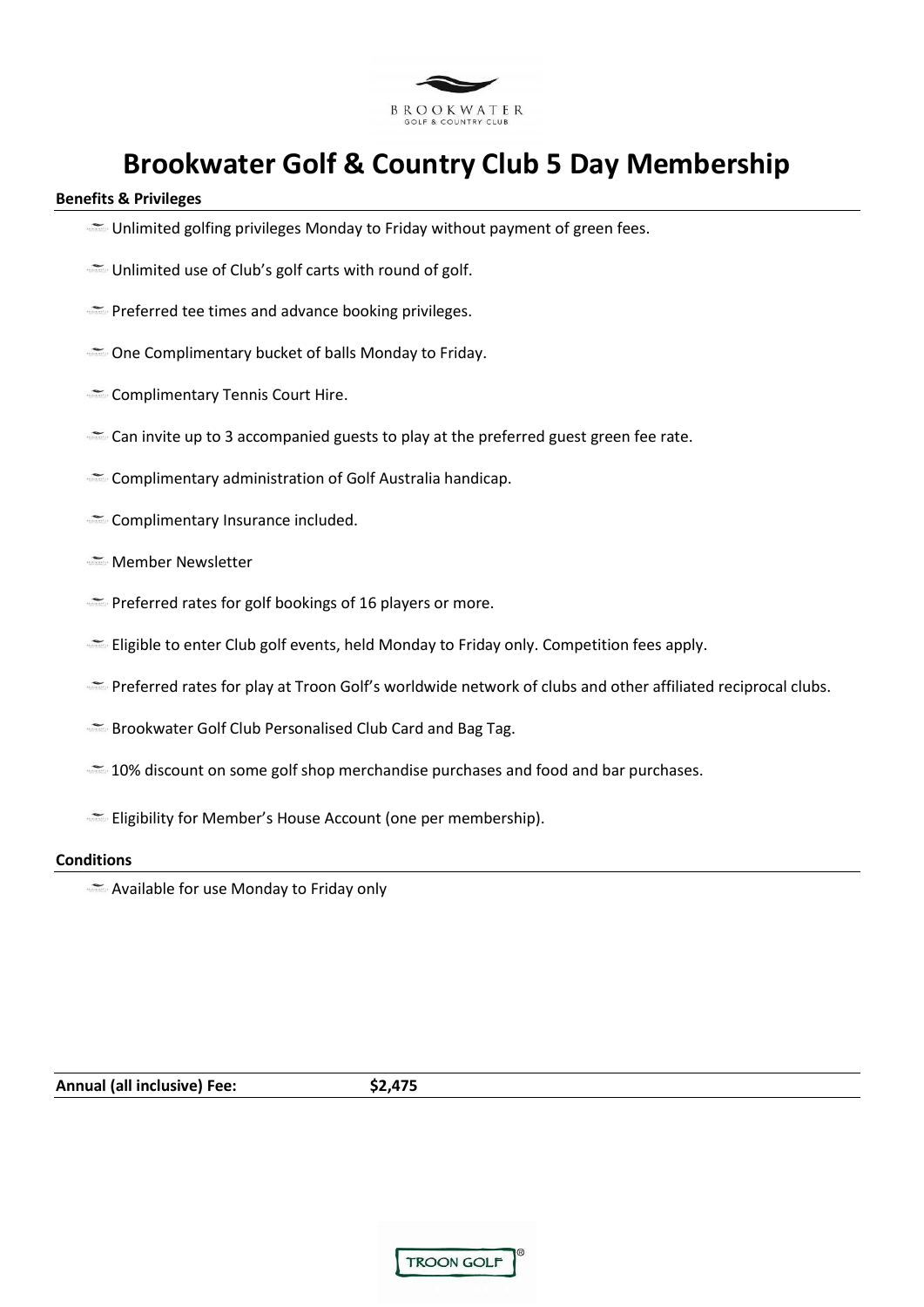

# **Brookwater Golf & Country Club Intermediate Membership**

### **Benefits & Privileges**

- Unlimited golfing privileges without payment of green fees.
- Unlimited use of Club's golf carts with round of golf.
- Freferred tee times and advance booking privileges.
- One Complimentary bucket of balls each day.
- Complimentary Tennis Court Hire.
- E Can invite up to 3 accompanied guests to play at the preferred guest green fee rate.
- Complimentary administration of Golf Australia handicap.
- Complimentary Insurance included.
- **Member Newsletter.**
- Preferred rates for golf bookings of 16 players or more.
- Eligible to enter Club golf events, including all Honour Board events. Competition fees and conditions apply.
- Preferred rates for play at Troon Golf's worldwide network of clubs and other affiliated reciprocal clubs.
- Brookwater Golf Club Personalised Club Card and Bag Tag.
- 10% discount on some golf shop merchandise purchases and food and bar purchases.
- Eligibility for Member's House Account (one per membership).

#### **Conditions**

 $\cong$  Available for individuals aged 18 to 25 years (at time of commencement of membership)

**TROON GOLF**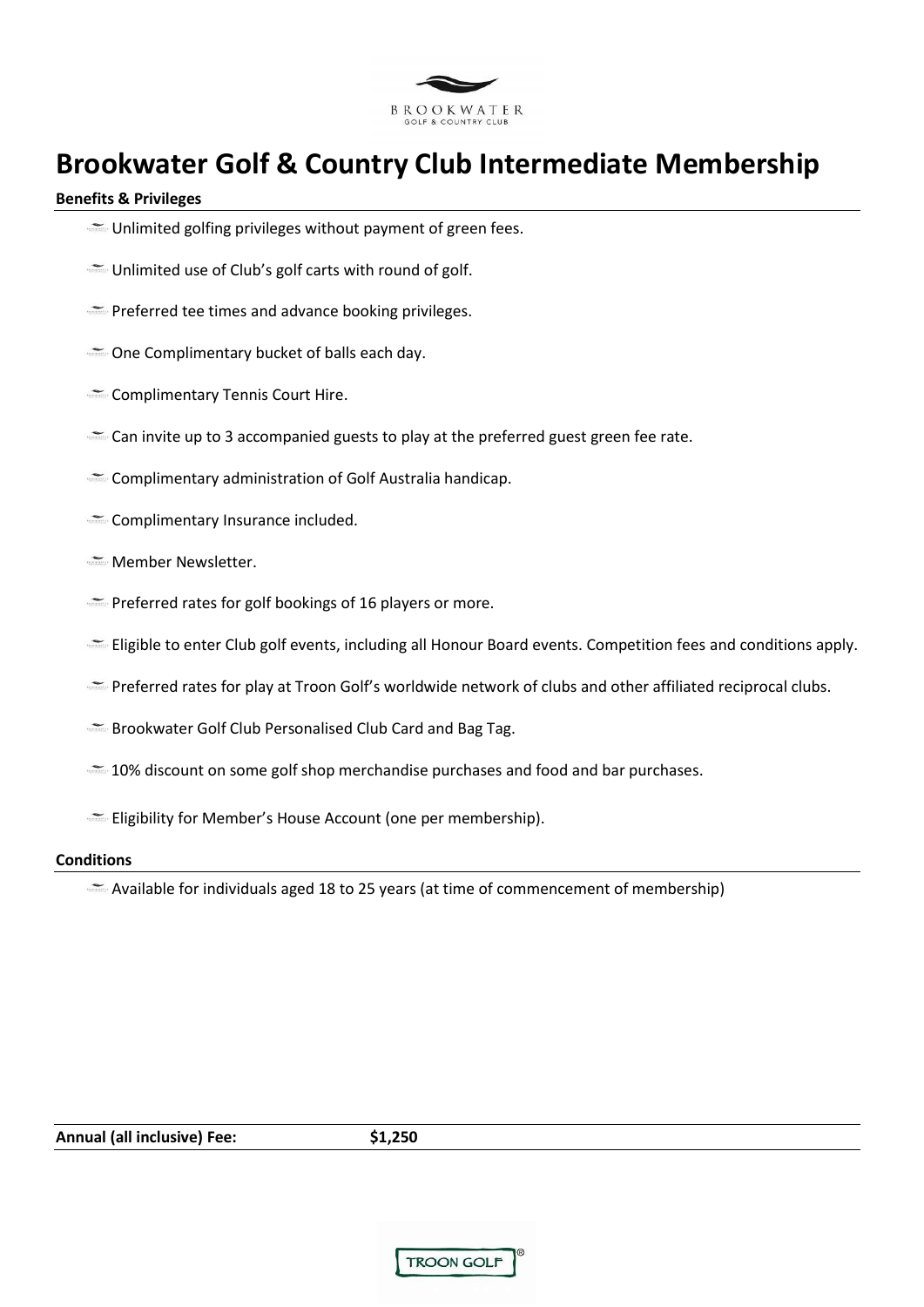

# **Brookwater Golf & Country Club Junior (Category 2) Membership**

# **Benefits & Privileges**

- $\cong$  Unlimited golfing privileges without payment of green fees.
- Three complimentary 60 minute lessons with PGA Professional John Collins
- Preferred tee times and advance booking privileges.
- One Complimentary bucket of balls each day.
- Complimentary Tennis Court Hire.
- Can invite up to 3 accompanied guests to play at the preferred guest green fee rate.
- Complimentary administration of Golf Australia handicap.
- Complimentary Insurance included.
- Eligible to enter Members and Junior Club golf events, including all Honour Board events. Competition fees apply.
- Preferred rates for play at Troon Golf's worldwide network of clubs and other affiliated reciprocal clubs.
- **Brookwater Golf Club Personalised Club Card and Bag Tag.**
- $\approx$  10% discount on some golf shop merchandise purchases and food and bar purchases.
- Eligibility for Member's House Account (one per membership).

#### **Conditions**

- $\cong$  Available for individuals aged 11 to 17 years (at time of commencement of membership)
- **Junior Members must not drive golf carts unless:** 
	- $\circ$  The golf cart is owned by the Junior Member or a Member of the Junior's family; and
	- o The Junior Member is at least 16 years old; and
	- $\circ$  The Junior Member holds written permission from their parent or guardian to drive on the golf course.

| <b>Annual (all inclusive) Fee:</b> | \$630 |
|------------------------------------|-------|
|                                    |       |

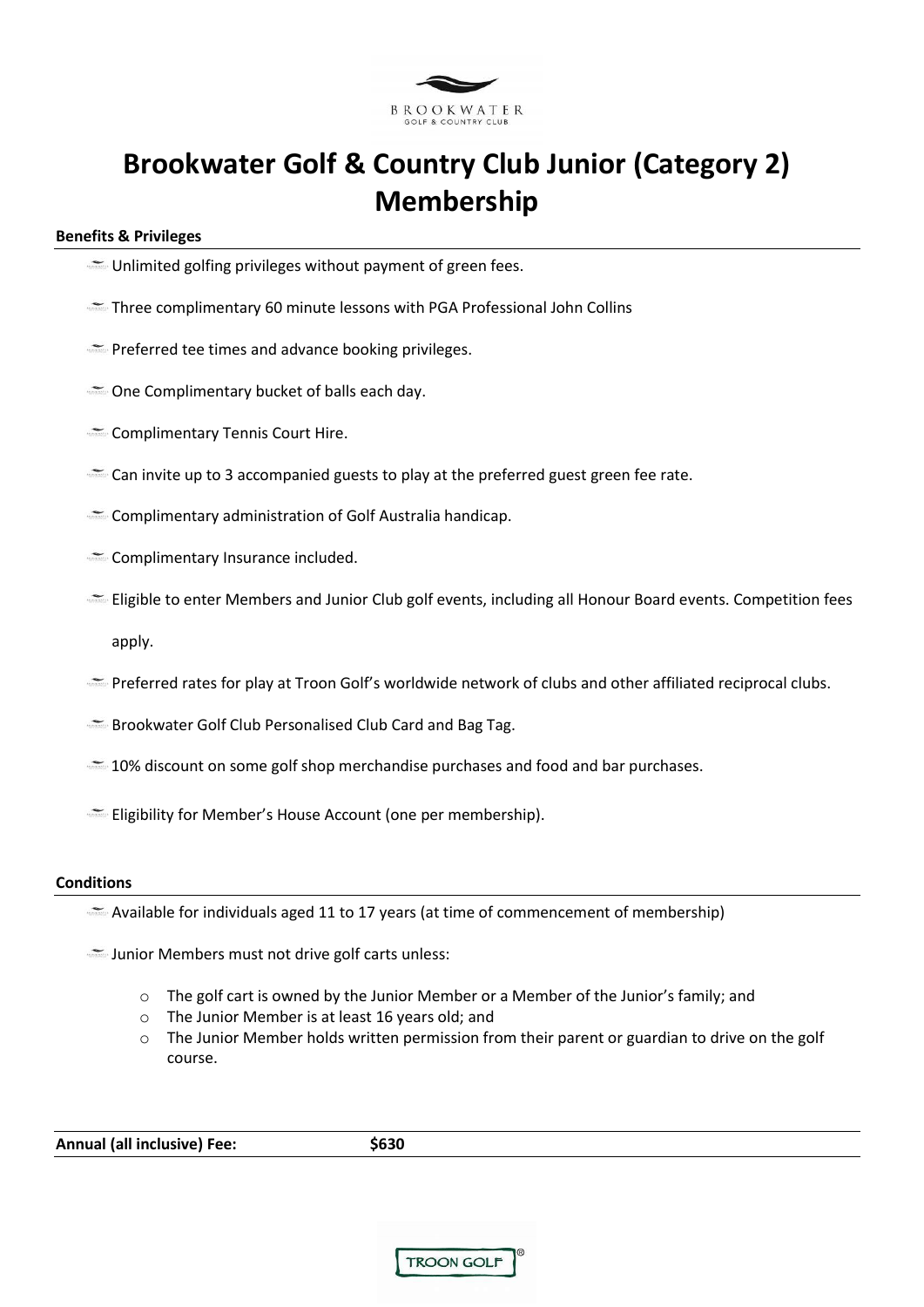

# **Brookwater Golf & Country Club Junior (Category 1) Membership**

# **Benefits & Privileges**

- Golfing privileges without payment of green fees (subject to availability)
- Three complimentary 30 minute lessons with PGA Professional John Collins
- One Complimentary bucket of balls each day.
- Complimentary Tennis Court Hire.
- $\cong$  Can invite up to 3 accompanied guests to play at the preferred guest green fee rate.
- Complimentary administration of Golf Australia handicap. Cadet Handicap 9 holes.
- Complimentary Insurance included.
- Preferred rates for play at Troon Golf's worldwide network of clubs and other affiliated reciprocal clubs.
- Brookwater Golf Club Personalised Club Card and Bag Tag.
- $\approx$  10% discount on some golf shop merchandise purchases and food and bar purchases.
- Eligibility for Member's House Account (one per membership).

#### **Conditions**

- $\cong$  Available for individuals aged under 11 (at the time of commencement of membership)
- $\cong$  Cadet Members must be accompanied by person/persons over the age of 15 when playing on the golf

course

- Cadet Members are ineligible to play in club competitions
- Cadet Members may only be able to book tee times outside normal competition times
- E Cadet Members are not permitted to drive golf carts on the course.

**Annual (all inclusive) Fee: \$395**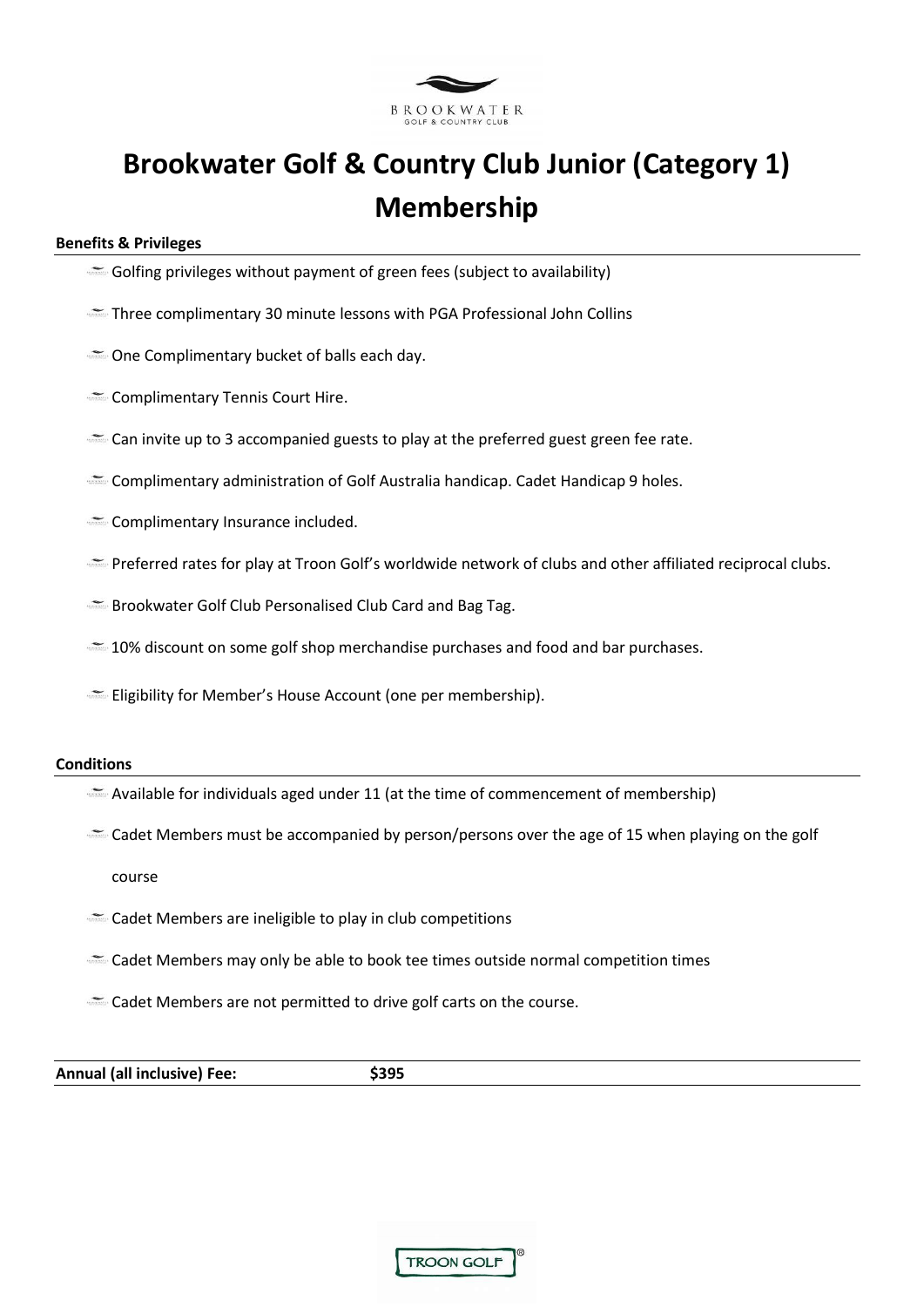

# **Brookwater Golf & Country Club Defence Advantage Membership**

# **Benefits & Privileges**

- $\cong$  Golfing privileges without payment of green fees (subject to availability) for a maximum of 30 rounds
- Unlimited use of Club's golf carts.
- Preferred tee times and advance booking privileges.
- One Complimentary bucket of balls each day.
- Invites to events at Brookwater Golf and Country Club.
- Complimentary Tennis Court Hire.
- Ecan invite up to 3 accompanied guests to play at the preferred guest green fee rate.
- Complimentary administration of Golf Australia handicap.
- Complimentary Insurance included.
- **Member Newsletter.**
- **Preferred rates for golf bookings of 16 players or more.**
- Eligible to enter Club golf events, including all Honour Board events. Competition fees apply.
- Preferred rates for play at Troon Golf's worldwide network of clubs and other affiliated reciprocal clubs.
- Brookwater Golf Club Personalised Club Card and Bag Tag.
- $\approx$  10% discount on some golf shop merchandise purchases and food and bar purchases.
- Eligibility for Member's House Account (one per membership).

#### **Conditions**

Available for members who are bona fide Australian defence force personnel (currently employed at the date of application for membership)

Includes a maximum of 30 golf rounds - additional rounds are at the then current green fee rates

**Annual (all inclusive) Fee: \$2,770** 

|  | <b>TROON GOLF</b> |
|--|-------------------|
|--|-------------------|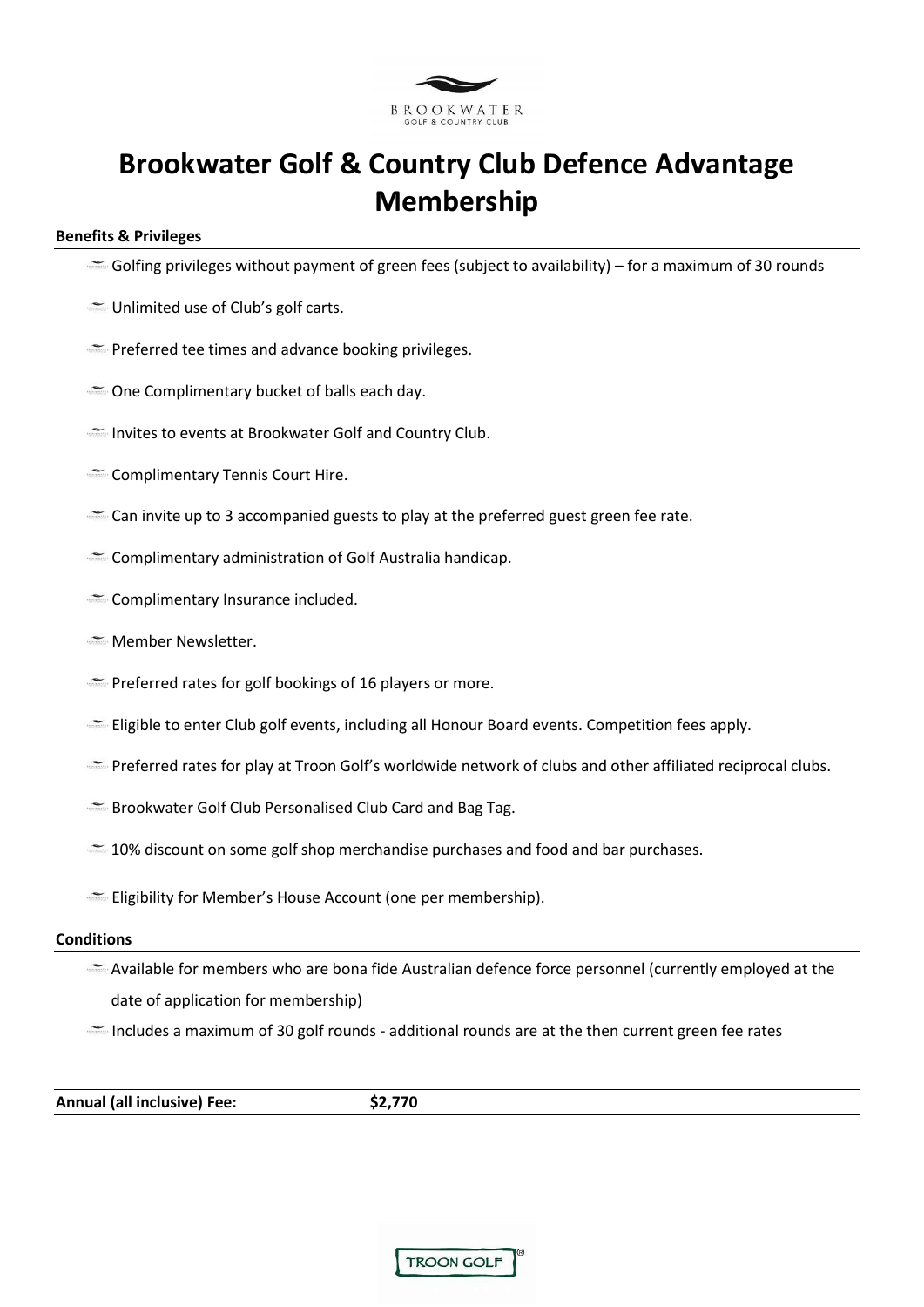

# **Brookwater Golf & Country Club Weekend Membership**

### **Benefits & Privileges**

- Unlimited golfing privileges without payment of green fees on Saturdays and Sundays
- Unlimited use of Club's golf carts with round of golf.
- Preferred tee times and advance booking privileges on Saturdays and Sundays
- One Complimentary bucket of balls on Saturdays and Sundays only
- Invites to events at Brookwater Golf and Country Club
- Complimentary Tennis Court Hire.
- Can invite up to 3 accompanied guests to play at the preferred guest green fee rate.
- Complimentary administration of Golf Australia handicap.
- Complimentary Insurance included.
- **Member Newsletter**
- Preferred rates for golf bookings of 16 players or more.
- Eligible to enter Club golf events, on Saturday and Sundays Competition fees apply.
- Preferred rates for play at Troon Golf's worldwide network of clubs and other affiliated reciprocal clubs.
- Brookwater Golf Club Personalised Club Card and Bag Tag.
- $\leq$  10% discount on some golf shop merchandise purchases and food and bar purchases.
- Eligibility for Member's House Account (one per membership).

#### **Conditions**

 $\cong$  Available for new members only for a maximum of 2 years. This membership type may only be held once in each member's lifetime.

**Annual (all inclusive) Fee: \$2,600** 

|  | <b>TROON GOLF</b> |  |  |
|--|-------------------|--|--|
|--|-------------------|--|--|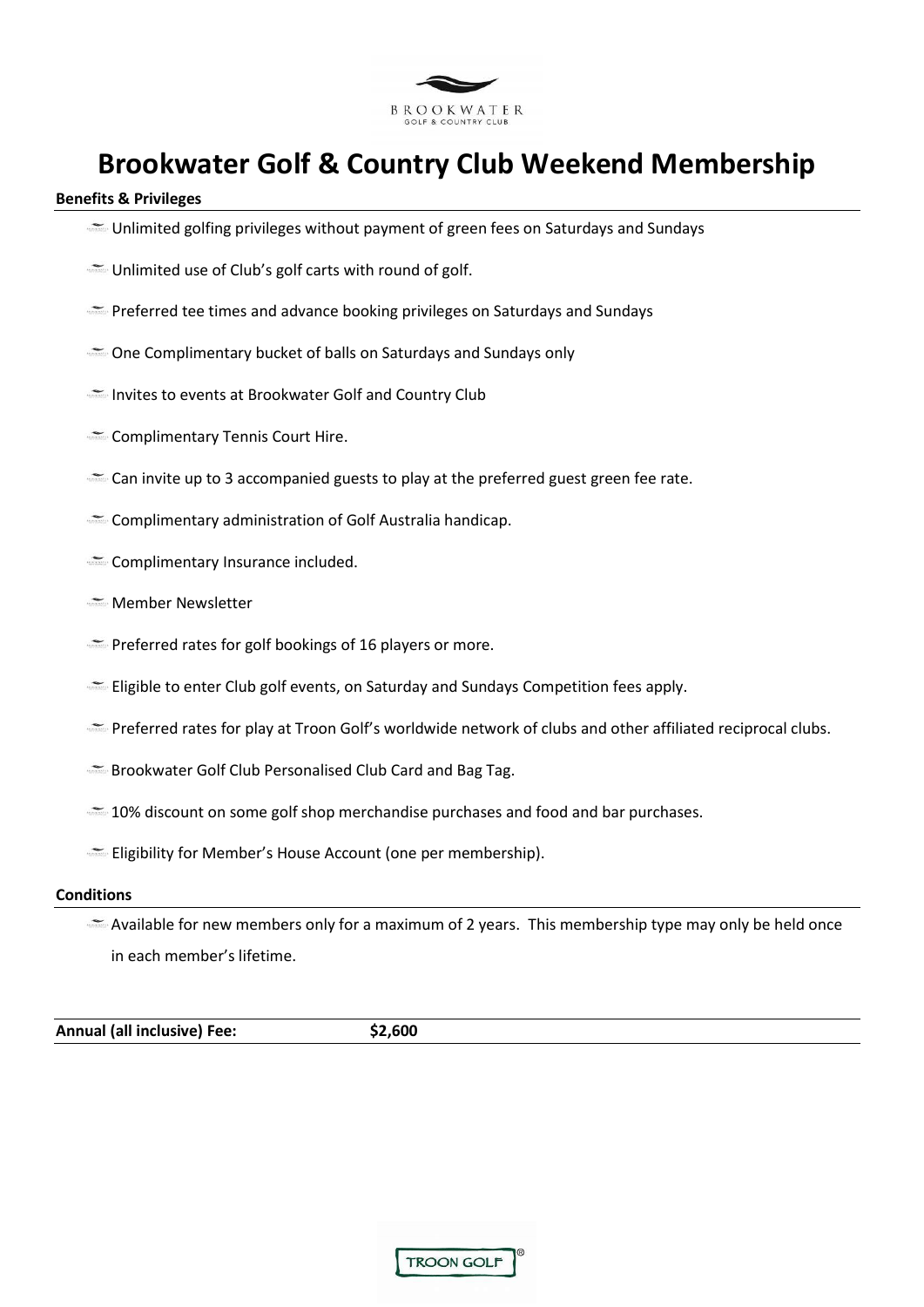

# **Brookwater Golf & Country Club Access Membership**

### **Benefits & Privileges**

- Golf Access for as many holes as possible after 1pm, Sunday to Friday outside of competition times.
- Golf Cart Included with paying round of golf.
- Access to the Driving Range and Chipping Areas.
- One Complimentary bucket of balls on Sunday to Friday only
- **Member Newsletter.**
- Internet on-line booking access for tee times.
- Invitations to Member Functions and Events.
- $\leq$  10% discount on some golf shop merchandise purchases and food and bar purchases.
- Eligibility for Member's House Account (one per membership).

### **Conditions**

Access Membership gives the holder the right to access the Brookwater Golf & Country Club 6 days per week, Sunday to Friday.

**Annual (all inclusive) Fee: \$1,310**

| <b>TROON GOLF</b> |  |  |
|-------------------|--|--|
|-------------------|--|--|